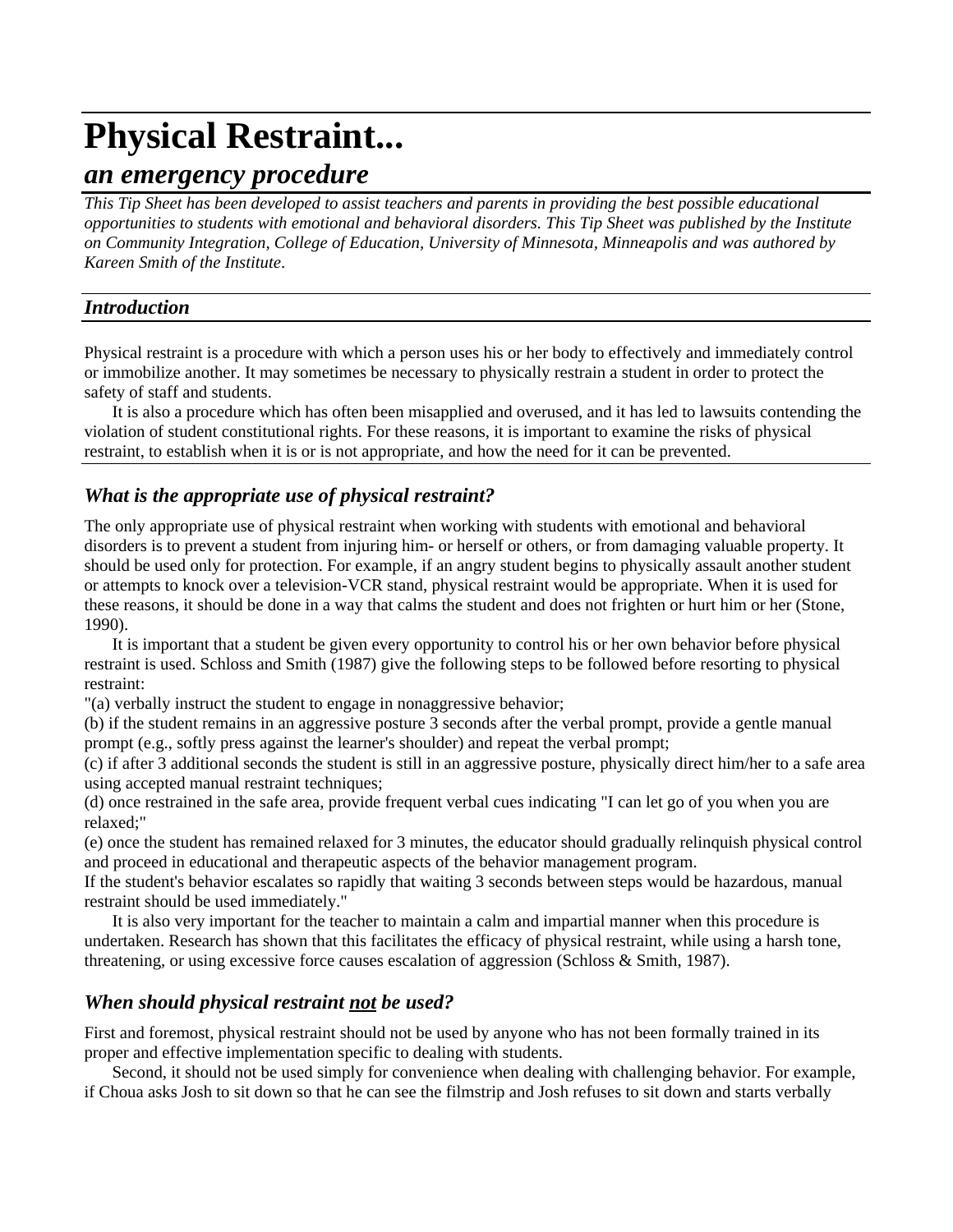attacking Choua, physical restraint would not be appropriate. As long as neither Choua, Josh, nor any equipment in the room is in danger, there is a better way to deal with the situation. Although restraint may seem like a more efficacious intervention, it will not teach Josh anything except that others will control his behavior, and it is likely to incite more anger from him.

Finally, physical restraint should not be used as a substitute for meaningful programming. Any challenging behavior, violent or not, will only change if a student learns behaviors which are appropriate and effective for meeting his or her needs. Mastering desirable behaviors and eliminating others is effectively facilitated with behavior modification. (*See tip sheets entitled "Positive Programming" and "Positive Reinforcement."*)

#### *What are the risks of using physical restraint?*

While physical restraint might initially seem like an effective and relatively easy way to stop an out-of-control student, it is not. There are many risks involved with using physical restraint. One of the most obvious is that of injury, to both the out-of-control student and to the person performing the restraint. Even if a student is small, someone who is out of control can exhibit uncharacteristic strength.

Another risk is that physical restraint can actually cause an increase in violent behavior. Some students may find it reinforcing to be restrained by a teacher. They may find the struggle helps them vent their emotions or they may simply enjoy being the center of attention. For these reasons, it is very important to assess the reasons which may be behind a student's aggression. (*See tip sheet entitled "Positive Reinforcement."*)

A final risk is the possibility of legal recourse. Historically physical restraint has been overused and abused (Morgan & Jensen, 1988). If a student or a student's parents feel that the use of physical restraint was excessive or inappropriate, they may, as others have, take legal action against a teacher and a school.

#### *What are the potential effects of physical restraint?*

Physical restraint can have long-lasting negative effects on both the student and the teacher. As previously explained, it can actually serve to reinforce undesirable behavior in the student. On the other hand, the quick cessation of undesirable student behaviors can reinforce the teacher to use it more often and with greater intensity.

Increased student/teacher tension between the teacher and all students can also result. Students seeing a teacher implement physical restraint may not feel that they can trust that teacher and may not feel safe when in his or her classroom. A teacher's tension may increase in anticipation to having to implement physical restraint and the teacher may begin to experience high levels of stress in the classroom from using this aversive procedure.

#### *What should precede the use of physical restraint?*

The most important thing which should take place before implementing physical restraint is professional training and guided practice. This is imperative even if you doubt that you will ever need to implement it or and even if you are already trained in some other form of self-defense.

Before ever using physical restraint, you need to form a plan for your classroom and make sure that your students know and understand this plan. This is something which is often overlooked and is very important, especially when working with older students who can be very difficult to control. Develop a plan for obtaining assistance from another adult. This may involve sending a student to get a specific teacher in a nearby classroom or having a student call the office on the phone or intercom. Make sure that you have worked out your plan with the designated adult ahead of time so that they will know why they are being summoned, will what to do, and will respond quickly. Also, make sure there is a back-up person in case one adult is gone.

Also, in case it is necessary that the rest of your students leave the room, make sure you have an evacuation plan. The students should know where they are supposed to go and be able to get there quickly. You may make a reciprocal agreement with a neighboring teacher that your students will go to his or her room in case of emergency and vice versa. This way, your students are being supervised and you do not need to worry about further problems arising.